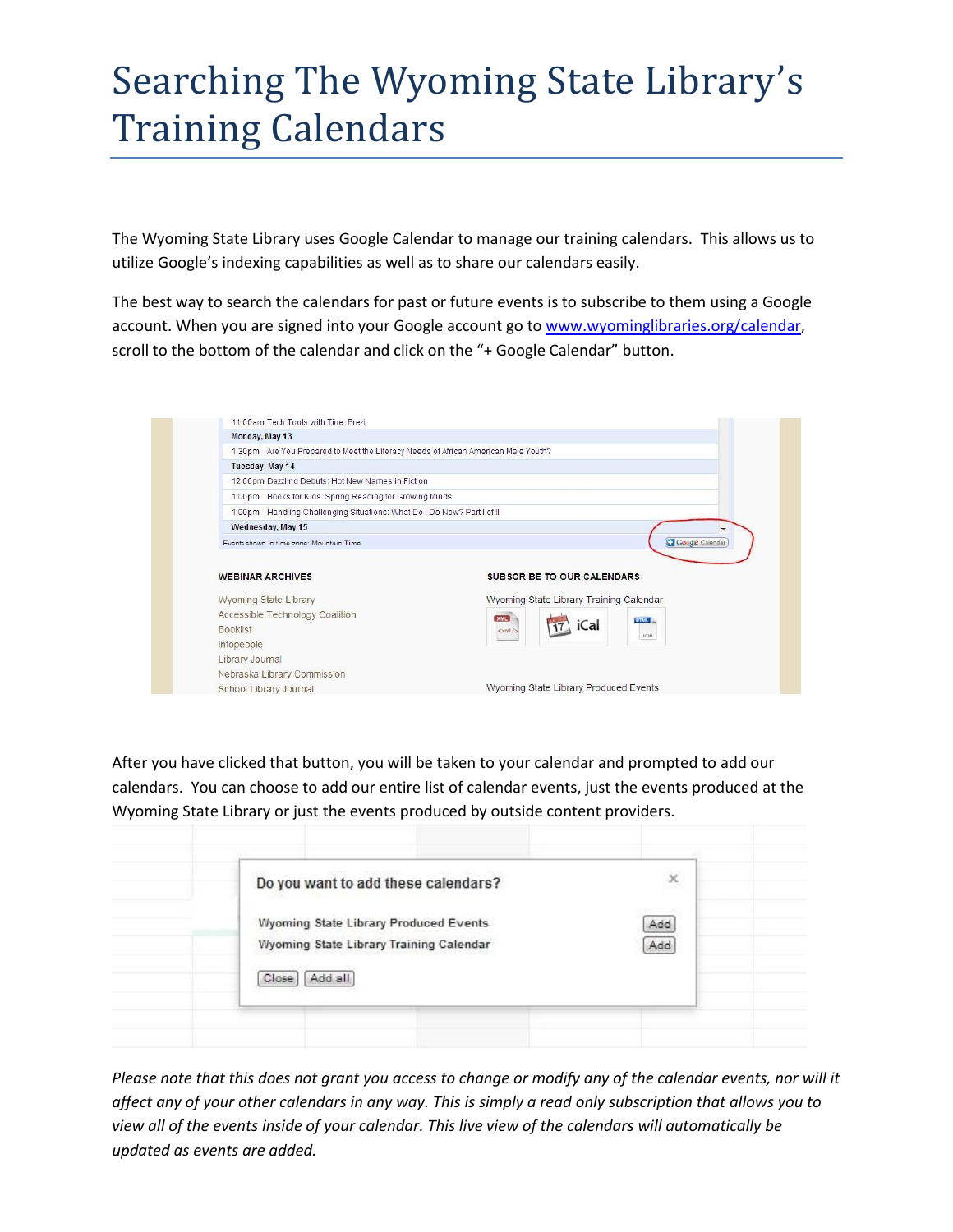Once you add the calendars they will appear inside your Google Calendar under "Other Calendars" as noted below.

| 大义<br>* June 2013<br>4am<br>S M T W T F S<br>26 27 28 29 30 31 1<br>5am<br>$2$ 3 4 5 6 7 8<br>9 10 11 12 13 14 15<br>6am<br>16 17 18 19 20 21 22<br>23 24 25 26 27 28 29<br>$30 \t1 \t2 \t3 \t4 \t5 \t6$<br>7am<br>$\overline{\mathbf{v}}$<br>+ My calendars<br>8am<br>9am<br>Tasks<br>10am<br>$10 - 11$<br>$10 - 11$<br>Getting the Most Out of<br>How Leaders Build<br>$\blacktriangledown$<br>* Other calendars<br>Virtual Trust and<br>11am<br>11 - 12p<br>Leadership Engagement<br>as an Operations<br>Add a friend's calendar<br>12pm<br>12p - 1p 12p - 1p<br>2013 ALA A The New<br>Conference Reality of<br>12p-1p<br>Amp Up Your<br>Technology Training<br>$1p - 2p$ $1p - 2p$ $1p - 2p$ $1p - 2p$ $1p - 2p$ A New Be the Librar<br>1p-2p<br>Data-Driver The<br>1pm<br>1p-2p<br>Crowdfundii Rejuvenat<br>in Nong Change vBox:<br>just for first e Your<br>Libraries Pa Accessible<br>2pm<br>State Work<br>3pm<br>Wyoming Cowboys<br>4pm<br>Wyoming State Libr<br>Wyoming State Libr<br>5pm<br>6pm<br>6p-7p<br>Connect, Share, Learn,<br>Grow: That's The Way<br>7pm | CREATE |        | Sun 6/2 | Mon 6/3 | Tue 6/4 | Wed 6/5 | Thu 6/6 | F) |
|-----------------------------------------------------------------------------------------------------------------------------------------------------------------------------------------------------------------------------------------------------------------------------------------------------------------------------------------------------------------------------------------------------------------------------------------------------------------------------------------------------------------------------------------------------------------------------------------------------------------------------------------------------------------------------------------------------------------------------------------------------------------------------------------------------------------------------------------------------------------------------------------------------------------------------------------------------------------------------------------------------------------------------------------------------------------------------|--------|--------|---------|---------|---------|---------|---------|----|
|                                                                                                                                                                                                                                                                                                                                                                                                                                                                                                                                                                                                                                                                                                                                                                                                                                                                                                                                                                                                                                                                             |        | GMT-07 |         |         |         |         |         |    |
|                                                                                                                                                                                                                                                                                                                                                                                                                                                                                                                                                                                                                                                                                                                                                                                                                                                                                                                                                                                                                                                                             |        |        |         |         |         |         |         |    |
|                                                                                                                                                                                                                                                                                                                                                                                                                                                                                                                                                                                                                                                                                                                                                                                                                                                                                                                                                                                                                                                                             |        |        |         |         |         |         |         |    |
|                                                                                                                                                                                                                                                                                                                                                                                                                                                                                                                                                                                                                                                                                                                                                                                                                                                                                                                                                                                                                                                                             |        |        |         |         |         |         |         |    |
|                                                                                                                                                                                                                                                                                                                                                                                                                                                                                                                                                                                                                                                                                                                                                                                                                                                                                                                                                                                                                                                                             |        |        |         |         |         |         |         |    |
|                                                                                                                                                                                                                                                                                                                                                                                                                                                                                                                                                                                                                                                                                                                                                                                                                                                                                                                                                                                                                                                                             |        |        |         |         |         |         |         |    |
|                                                                                                                                                                                                                                                                                                                                                                                                                                                                                                                                                                                                                                                                                                                                                                                                                                                                                                                                                                                                                                                                             |        |        |         |         |         |         |         |    |
|                                                                                                                                                                                                                                                                                                                                                                                                                                                                                                                                                                                                                                                                                                                                                                                                                                                                                                                                                                                                                                                                             |        |        |         |         |         |         |         |    |
|                                                                                                                                                                                                                                                                                                                                                                                                                                                                                                                                                                                                                                                                                                                                                                                                                                                                                                                                                                                                                                                                             |        |        |         |         |         |         |         |    |
|                                                                                                                                                                                                                                                                                                                                                                                                                                                                                                                                                                                                                                                                                                                                                                                                                                                                                                                                                                                                                                                                             |        |        |         |         |         |         |         |    |
|                                                                                                                                                                                                                                                                                                                                                                                                                                                                                                                                                                                                                                                                                                                                                                                                                                                                                                                                                                                                                                                                             |        |        |         |         |         |         |         |    |
|                                                                                                                                                                                                                                                                                                                                                                                                                                                                                                                                                                                                                                                                                                                                                                                                                                                                                                                                                                                                                                                                             |        |        |         |         |         |         |         |    |
|                                                                                                                                                                                                                                                                                                                                                                                                                                                                                                                                                                                                                                                                                                                                                                                                                                                                                                                                                                                                                                                                             |        |        |         |         |         |         |         |    |
|                                                                                                                                                                                                                                                                                                                                                                                                                                                                                                                                                                                                                                                                                                                                                                                                                                                                                                                                                                                                                                                                             |        |        |         |         |         |         |         |    |
|                                                                                                                                                                                                                                                                                                                                                                                                                                                                                                                                                                                                                                                                                                                                                                                                                                                                                                                                                                                                                                                                             |        |        |         |         |         |         |         |    |
|                                                                                                                                                                                                                                                                                                                                                                                                                                                                                                                                                                                                                                                                                                                                                                                                                                                                                                                                                                                                                                                                             |        |        |         |         |         |         |         |    |
|                                                                                                                                                                                                                                                                                                                                                                                                                                                                                                                                                                                                                                                                                                                                                                                                                                                                                                                                                                                                                                                                             |        |        |         |         |         |         |         |    |
|                                                                                                                                                                                                                                                                                                                                                                                                                                                                                                                                                                                                                                                                                                                                                                                                                                                                                                                                                                                                                                                                             |        |        |         |         |         |         |         |    |
|                                                                                                                                                                                                                                                                                                                                                                                                                                                                                                                                                                                                                                                                                                                                                                                                                                                                                                                                                                                                                                                                             |        |        |         |         |         |         |         |    |
|                                                                                                                                                                                                                                                                                                                                                                                                                                                                                                                                                                                                                                                                                                                                                                                                                                                                                                                                                                                                                                                                             |        |        |         |         |         |         |         |    |
|                                                                                                                                                                                                                                                                                                                                                                                                                                                                                                                                                                                                                                                                                                                                                                                                                                                                                                                                                                                                                                                                             |        |        |         |         |         |         |         |    |
|                                                                                                                                                                                                                                                                                                                                                                                                                                                                                                                                                                                                                                                                                                                                                                                                                                                                                                                                                                                                                                                                             |        |        |         |         |         |         |         |    |
|                                                                                                                                                                                                                                                                                                                                                                                                                                                                                                                                                                                                                                                                                                                                                                                                                                                                                                                                                                                                                                                                             |        |        |         |         |         |         |         |    |
|                                                                                                                                                                                                                                                                                                                                                                                                                                                                                                                                                                                                                                                                                                                                                                                                                                                                                                                                                                                                                                                                             |        |        |         |         |         |         |         |    |
|                                                                                                                                                                                                                                                                                                                                                                                                                                                                                                                                                                                                                                                                                                                                                                                                                                                                                                                                                                                                                                                                             |        |        |         |         |         |         |         |    |
|                                                                                                                                                                                                                                                                                                                                                                                                                                                                                                                                                                                                                                                                                                                                                                                                                                                                                                                                                                                                                                                                             |        |        |         |         |         |         |         |    |
|                                                                                                                                                                                                                                                                                                                                                                                                                                                                                                                                                                                                                                                                                                                                                                                                                                                                                                                                                                                                                                                                             |        |        |         |         |         |         |         |    |
|                                                                                                                                                                                                                                                                                                                                                                                                                                                                                                                                                                                                                                                                                                                                                                                                                                                                                                                                                                                                                                                                             |        |        |         |         |         |         |         |    |
|                                                                                                                                                                                                                                                                                                                                                                                                                                                                                                                                                                                                                                                                                                                                                                                                                                                                                                                                                                                                                                                                             |        |        |         |         |         |         |         |    |
|                                                                                                                                                                                                                                                                                                                                                                                                                                                                                                                                                                                                                                                                                                                                                                                                                                                                                                                                                                                                                                                                             |        |        |         |         |         |         |         |    |
|                                                                                                                                                                                                                                                                                                                                                                                                                                                                                                                                                                                                                                                                                                                                                                                                                                                                                                                                                                                                                                                                             |        |        |         |         |         |         |         |    |
|                                                                                                                                                                                                                                                                                                                                                                                                                                                                                                                                                                                                                                                                                                                                                                                                                                                                                                                                                                                                                                                                             |        |        |         |         |         |         |         |    |
|                                                                                                                                                                                                                                                                                                                                                                                                                                                                                                                                                                                                                                                                                                                                                                                                                                                                                                                                                                                                                                                                             |        |        |         |         |         |         |         |    |

These calendars can be toggled on and off with a simple click of their title.

Once the calendars are added, they are fully searchable from the search bar at the top of the page.

| Google                                                   | Connect Share                      |                                                                       |  |  |  |
|----------------------------------------------------------|------------------------------------|-----------------------------------------------------------------------|--|--|--|
| Calendar                                                 | 2 results for Connect Share<br>$+$ |                                                                       |  |  |  |
| <b>CREATE</b>                                            | Wed Jan 16<br>$10:00am - 11:00am$  | B Real Influence: Persuade Without Pushing and Gain Without Giving In |  |  |  |
| * June 2013<br><b>MTWTFS</b><br>s<br>38 97 38 99 30 34 1 | Mon Jun 3<br>$6:00$ pm $-7:00$ pm  | <sup>3</sup> Connect, Share, Learn, Grow: That's The Way We Roll!     |  |  |  |

Search queries in this box will return a list of events in the calendars that match your search terms. For example, searching "Connect Share" returns results from both Jan 16<sup>th</sup> and June 3<sup>rd</sup>. Clicking on the result title will expand the result.

| Google                                                                                                           | Connect Share                                  | <b>Q</b><br>۰                                                                                                                                                                                           |
|------------------------------------------------------------------------------------------------------------------|------------------------------------------------|---------------------------------------------------------------------------------------------------------------------------------------------------------------------------------------------------------|
| Calendar                                                                                                         | $+$<br>2 results for Connect Share             | $\ddot{\sigma}$                                                                                                                                                                                         |
| <b>CREATE</b><br>- February 2013<br>SMTWTFS<br>27 28 29 30 31<br>4 5 6 7<br>3.<br>8<br>э<br>10 11 12 13 14 15 16 | Wed Jan 16<br>10:00am - 11:00am                | EReal Influence: Persuade Without Pushing and Gain Without Giving In<br>Wyoming State Library Training Calendar<br>Calendar<br>Created by jamie.markus@wyo.gov<br>More details »<br>copy to my calendar |
| 17 18 19 20 21 22 23<br>24 25 26 27 28                                                                           | Mon Jun 3<br>$6:00 \text{pm} - 7:00 \text{pm}$ | <b>EConnect, Share, Learn, Grow: That's The Way We Roll!</b>                                                                                                                                            |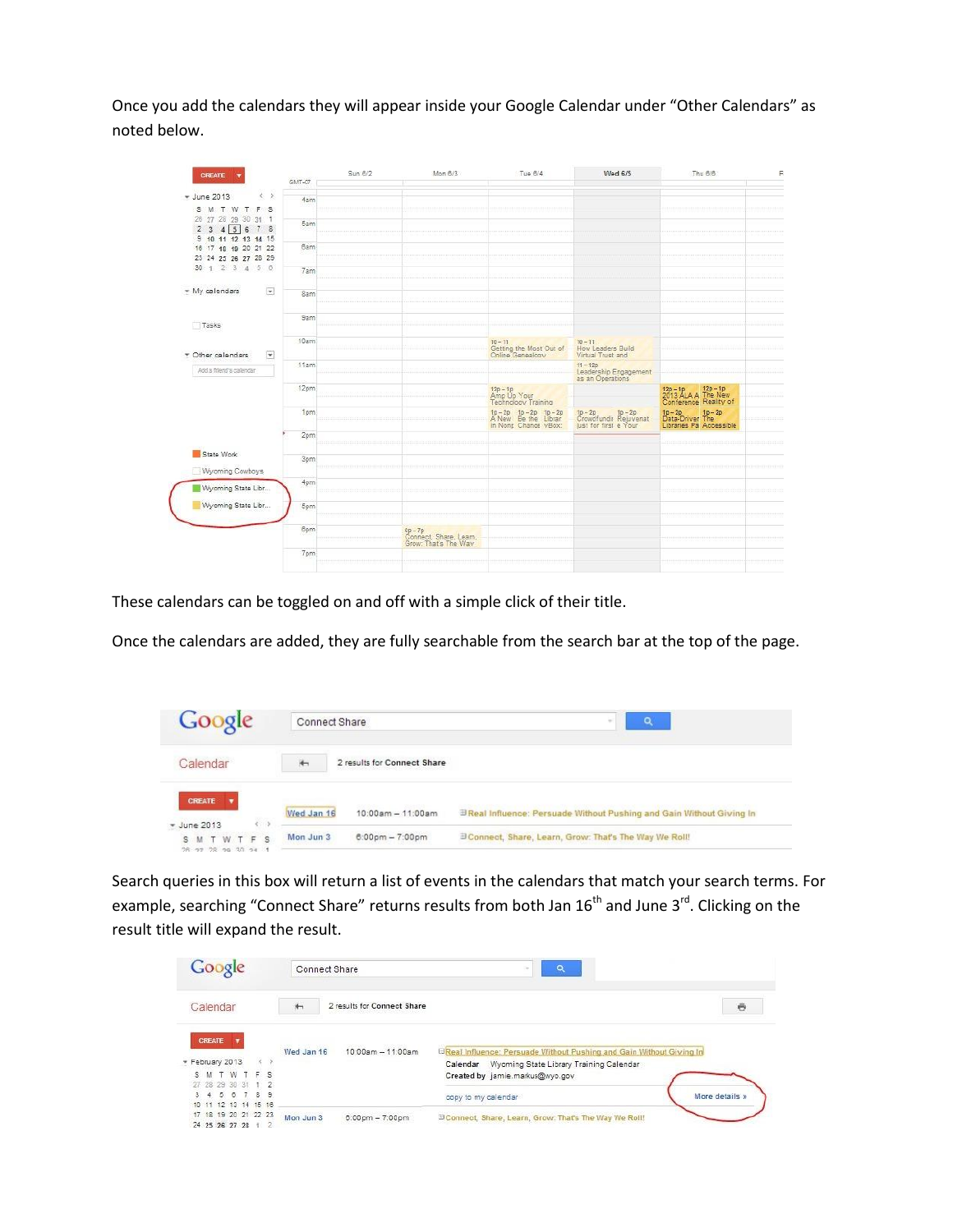Once the result is expanded click the "more details" link and you'll be taken to the full description of the event.

| Goog | <b>Connect Share</b>                                                                                                                                                                                                                                                                                                                                                                                                                                                                                                                                                                                                                                                                                                                                                                                                                                                                                                                     |  |  |  |  |  |  |
|------|------------------------------------------------------------------------------------------------------------------------------------------------------------------------------------------------------------------------------------------------------------------------------------------------------------------------------------------------------------------------------------------------------------------------------------------------------------------------------------------------------------------------------------------------------------------------------------------------------------------------------------------------------------------------------------------------------------------------------------------------------------------------------------------------------------------------------------------------------------------------------------------------------------------------------------------|--|--|--|--|--|--|
| 街    | <b>SAVE</b><br>Discard changes<br>More Actions<br>$\blacksquare$                                                                                                                                                                                                                                                                                                                                                                                                                                                                                                                                                                                                                                                                                                                                                                                                                                                                         |  |  |  |  |  |  |
|      | Real Influence: Persuade Without Pushing and Gain Without Giving In                                                                                                                                                                                                                                                                                                                                                                                                                                                                                                                                                                                                                                                                                                                                                                                                                                                                      |  |  |  |  |  |  |
|      | Wed, January 16, 2013, 10am - 11am                                                                                                                                                                                                                                                                                                                                                                                                                                                                                                                                                                                                                                                                                                                                                                                                                                                                                                       |  |  |  |  |  |  |
|      | Calendar Wyoming State Library Training Calendar                                                                                                                                                                                                                                                                                                                                                                                                                                                                                                                                                                                                                                                                                                                                                                                                                                                                                         |  |  |  |  |  |  |
|      | Created by jamie.markus@wyo.gov                                                                                                                                                                                                                                                                                                                                                                                                                                                                                                                                                                                                                                                                                                                                                                                                                                                                                                          |  |  |  |  |  |  |
|      | Description January 16 (10-11 am)<br>Real Influence: Persuade Without Pushing and Gain Without Giving In (American<br>Management Association)                                                                                                                                                                                                                                                                                                                                                                                                                                                                                                                                                                                                                                                                                                                                                                                            |  |  |  |  |  |  |
|      | Based on the presenters' decades of experience and extensive interviews with high-<br>level influencers-people in business, government, nonprofits, sports, the arts, and<br>more - Goulston and Ullmen share what they've learned about the remarkable<br>power of real influence and offer insights for tapping into it, including: The simple<br>four-step model that will help you connect with people you thought were<br>unreachable, How to get past the "blind spot" in our brains that makes connecting and<br>influencing impossible, How to avoid bad influence habits that can disconnect you<br>from your team, your clients, your family, and others, How listening with a real motive<br>to learn and understand will change a relationship instantly, Ways to repair a<br>reputation damaged by trying to influence via manipulation, and Why one of the<br>biggest factors in becoming a power influencer is gratitude. |  |  |  |  |  |  |
|      | For more information and to register for this program, visit:<br>http://www.amanet.org/news/events-calendar.aspx                                                                                                                                                                                                                                                                                                                                                                                                                                                                                                                                                                                                                                                                                                                                                                                                                         |  |  |  |  |  |  |

You can use the information in the description to find the content provider that may still be hosting an archived version of the webinar.

## Special Notes

The calendars contain all events from January 1, 2013 to the present.

The calendar search is different from a normal Google search. It does not accept wildcards or other special search characters. For example, catalog\* will not return results of catalogs, cataloging, etc.